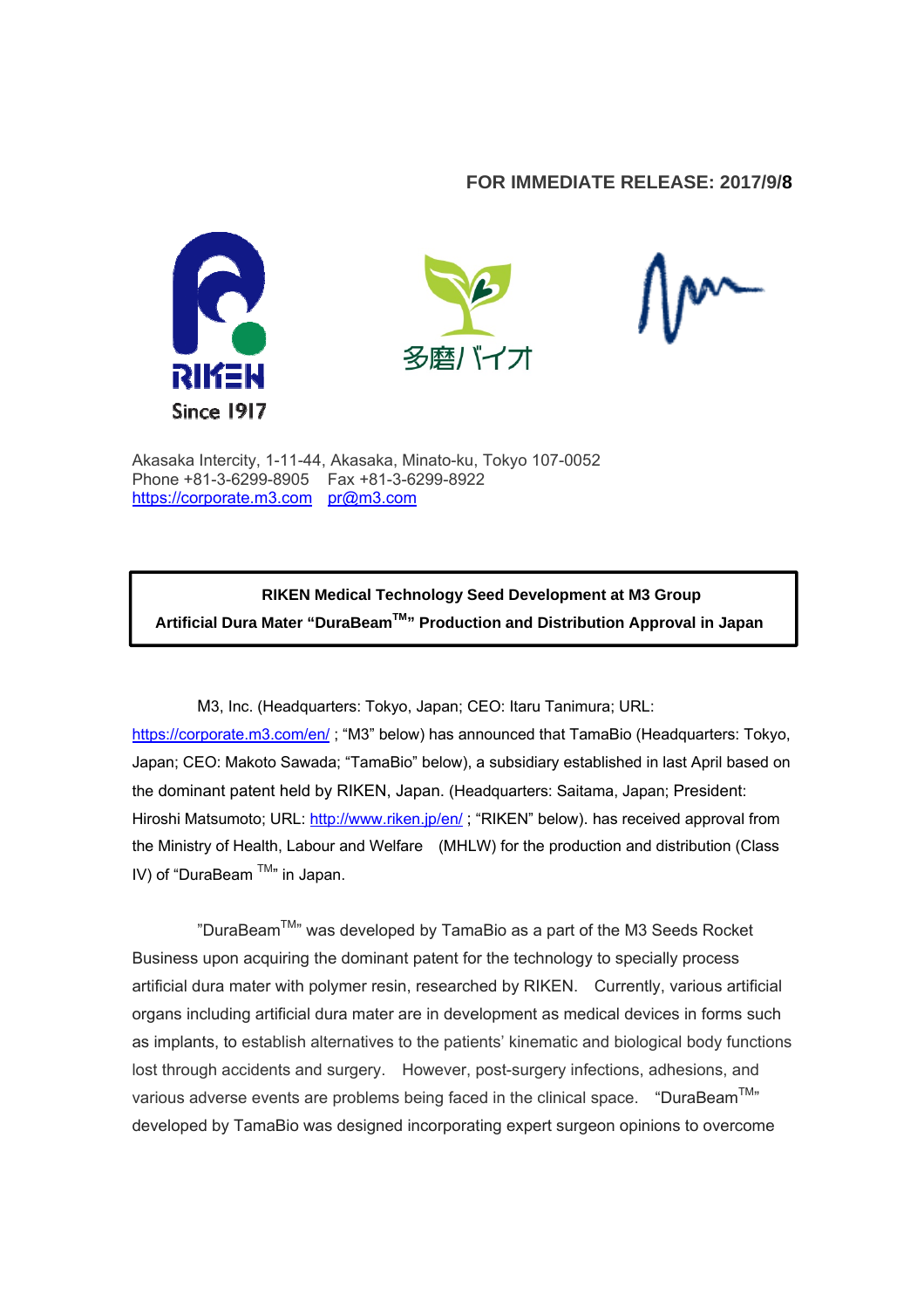these issues and is expected to offer high biocompatibility, shortened surgery times, and lower infection risk.

TamaBio aims to further develop the technology of specially processing polymer resin, to promptly deliver the product for use as practical generic technology to patients in need. The CEO, Makoto Sawada, has had extensive experience in regulatory affairs, such as leading a major medical device company as its Director of the regulatory Department, and founding a regulatory affairs consulting firm. We will pursue the R&D and business development of this technology by maximizing his expertise and M3 group's development and regulatory support capabilities. Going forward, we look to developing artificial organs other than artificial dura mater in overseas markets as well.

Through the seeds investment subsidiary M3i, Inc. (Headquarter: Tokyo, CEO: Kazuhiro Umeda, "M3i" below), M3i has provided comprehensive business management support from the early stages of business initiatives planning of TamaBio in the form of management resource provision, regulatory planning consult, advice from pharmaceutical, chemical, and material technology advisors, and business structure development, while also injecting capital as a co-founder and founding investor.

Through the M3i Seeds Rocket Business initiatives, M3 will endeavor to fill global Unmet Medical Needs (medical needs of patients with currently un-curable diseases) with least delay, to produce pharmaceutical, device, and regenerative products that are truly appreciated by patients.



■ "Durabeam<sup>™</sup>" Utilization Image